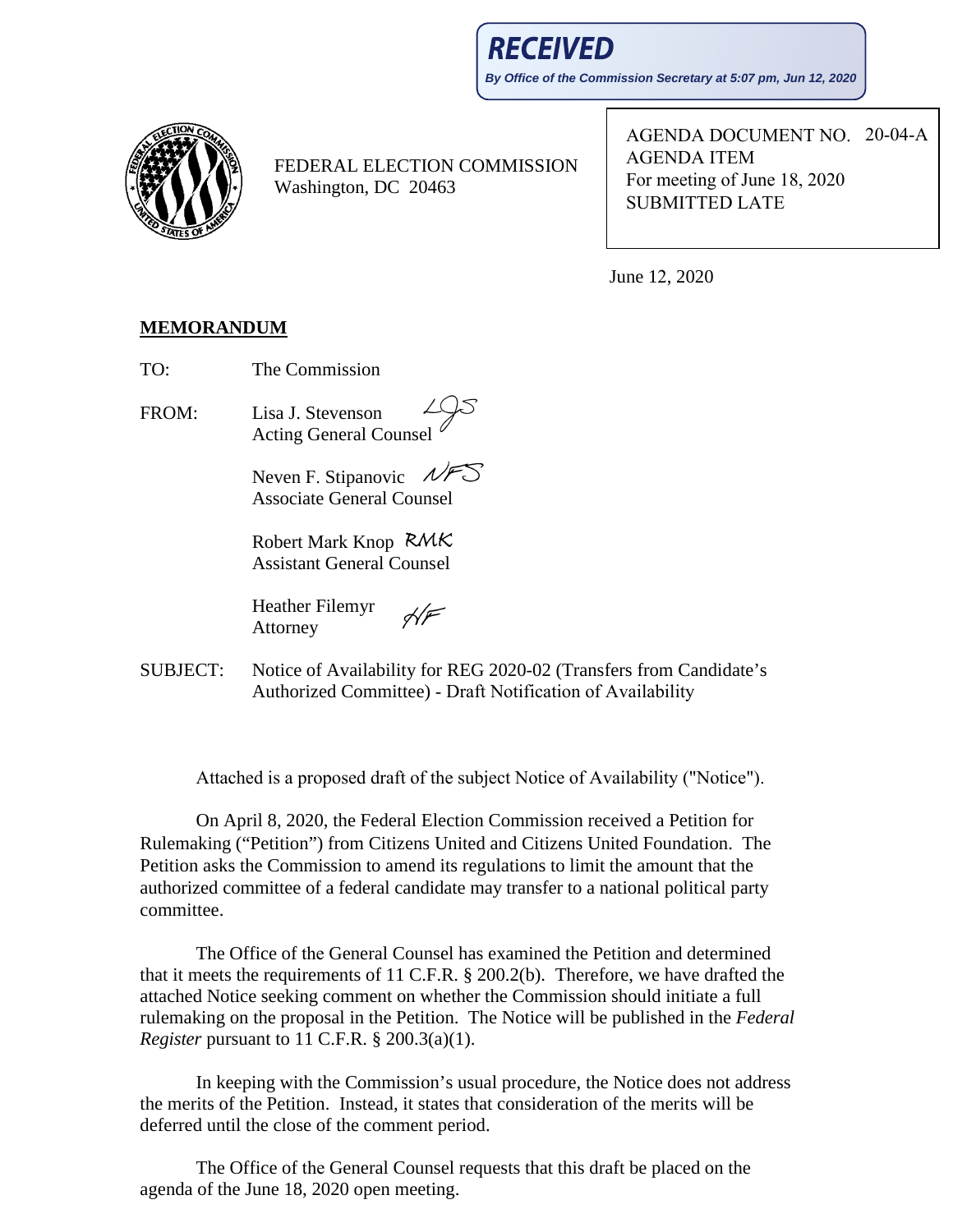Members of the public may view the virtual Commission meeting at which the draft will be considered.

For more information about how to attend the virtual Commission meeting, go to [https://www.fec.gov/meetings/?tab=open-meetings.](https://www.fec.gov/meetings/?tab=open-meetings) 

Attachment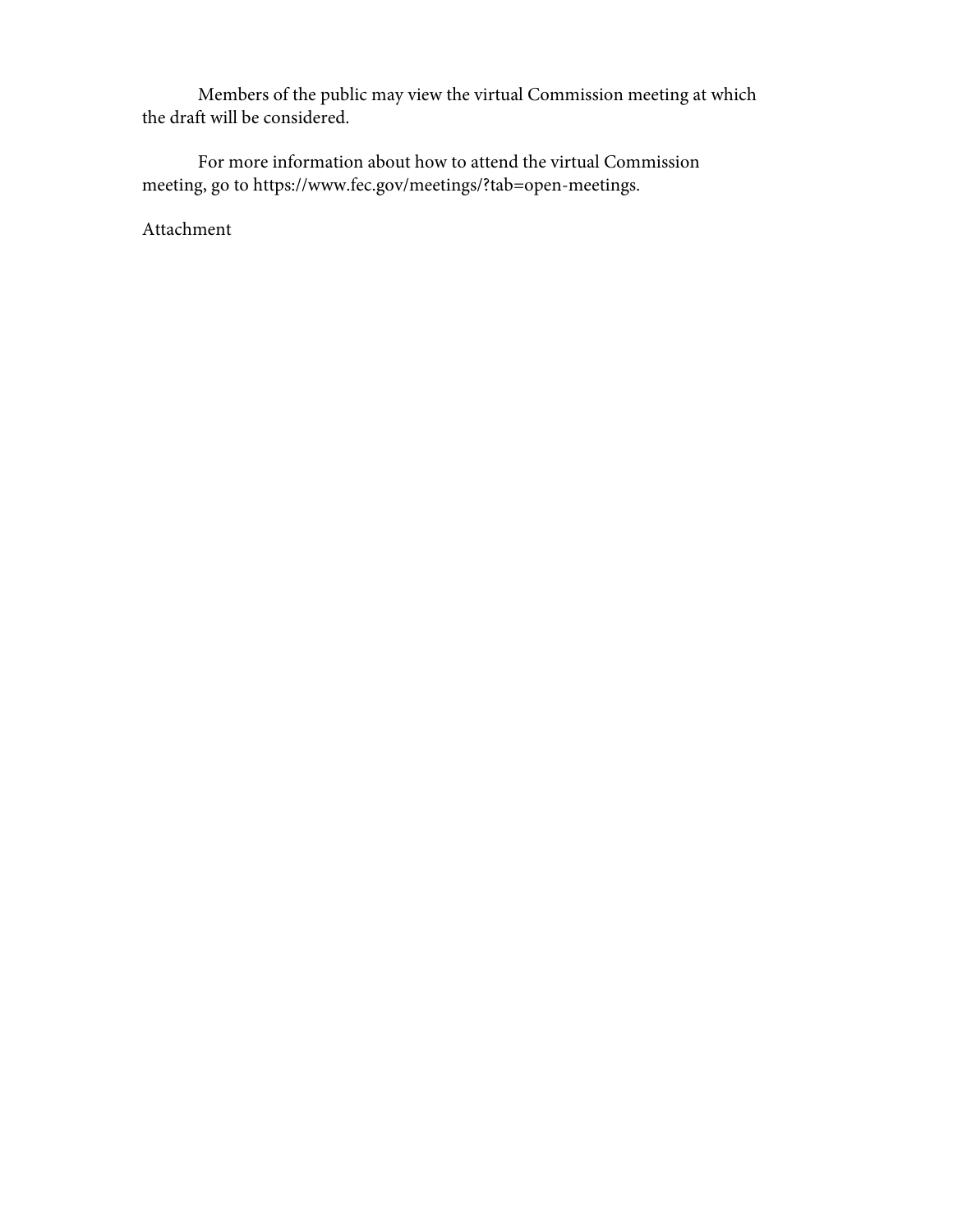- **FEDERAL ELECTION COMMISSION**
- **11 CFR Part 113**
- **[NOTICE 2020-XX]**
- **Rulemaking Petition: Transfers from Candidate's Authorized Committee**
- **AGENCY:** Federal Election Commission.
- **ACTION:** Rulemaking Petition: Notification of Availability.
- **SUMMARY:** On April 8, 2020, the Federal Election Commission received a Petition for
- Rulemaking asking the Commission to amend its regulations to limit the amount that the
- authorized committee of a federal candidate may transfer to a national political party committee.
- The Petition proposes to limit these transfers so that a self-funded candidate cannot transfer
- funds derived from the candidate's personal funds to a national political party committee if the
- transferred funds would exceed the annual limit on an individual's contributions to a national
- party committee. The Commission seeks comment on the Petition.
- **DATES:** Comments must be submitted on or before [INSERT DATE 60 DAYS AFTER THE
- DATE OF PUBLICATION IN THE *FEDERAL REGISTER*].
- **ADDRESSES:** All comments must be in writing. Commenters may submit comments
- electronically via the Commission's website at [http://sers.fec.gov/fosers/,](http://sers.fec.gov/fosers/) reference REG 2020-
- 02.
- Each commenter must provide, at a minimum, his or her first name, last name, city, and state. All properly submitted comments, including attachments, will become part of the public record, and the Commission will make comments available for public viewing on the Commission's website. Accordingly, commenters should not provide in their comments any information that they do not wish to make public, such as a home street address, personal email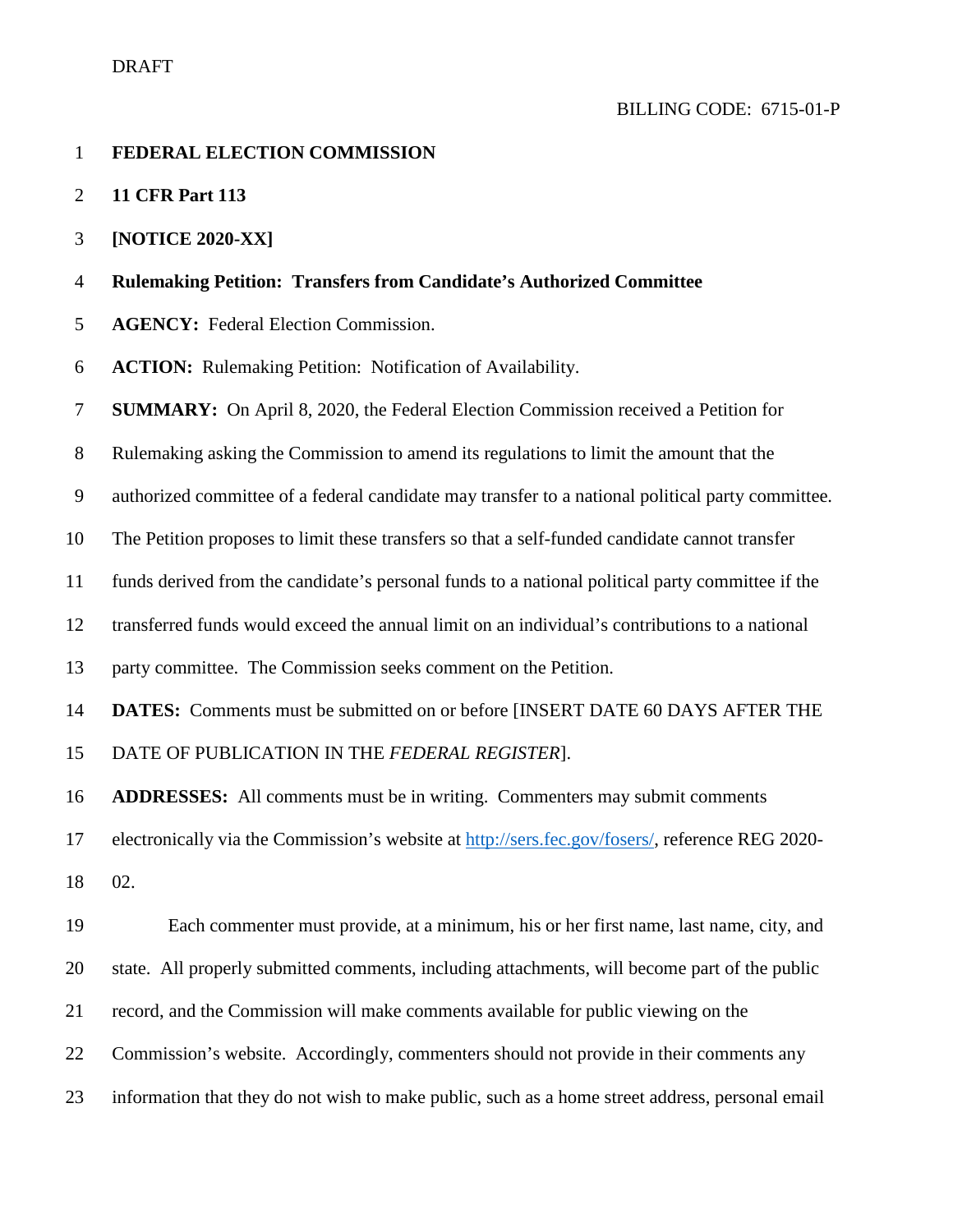address, date of birth, phone number, social security number, or driver's license number, or any information that is restricted from disclosure, such as trade secrets or commercial or financial information that is privileged or confidential. **FOR FURTHER INFORMATION CONTACT:** Mr. Robert Knop, Assistant General Counsel, or Ms. Heather Filemyr, Attorney, Office of the General Counsel, at [CommitteeTransfers@fec.gov.](mailto:CommitteeTransfers@fec.gov) **SUPPLEMENTARY INFORMATION:** On April 8, 2020, the Commission received a Petition for Rulemaking from Citizens United and Citizens United Foundation ("Petition"). The Petition asks the Commission to amend 11 CFR 113.2(c) "to limit the amounts that an authorized committee of a federal candidate may transfer to a committee of a national political party in order to prevent a self-funded candidate from transferring campaign funds derived from his or her personal funds in amounts that exceed the annual limits imposed on an individual's contributions to a national party committee." Petition at 1. The Petition involves several statutory and regulatory provisions. The Federal Election Campaign Act, 52 U.S.C. 30101-45 ("FECA"), provides that a "contribution accepted by a candidate, and any other donation received by an individual as support for activities of the individual as a holder of Federal office, may be used by the candidate or individual . . . for transfers, without limitation, to a national, State, or local committee of a political party." 52 U.S.C. 30114(a)(4). Similarly, Commission regulations state: "funds in a campaign account . . . [m]ay be transferred without limitation to any national, State, or local committee of any political party." 11 CFR 113.2(c). In addition, generally "candidates for Federal office may make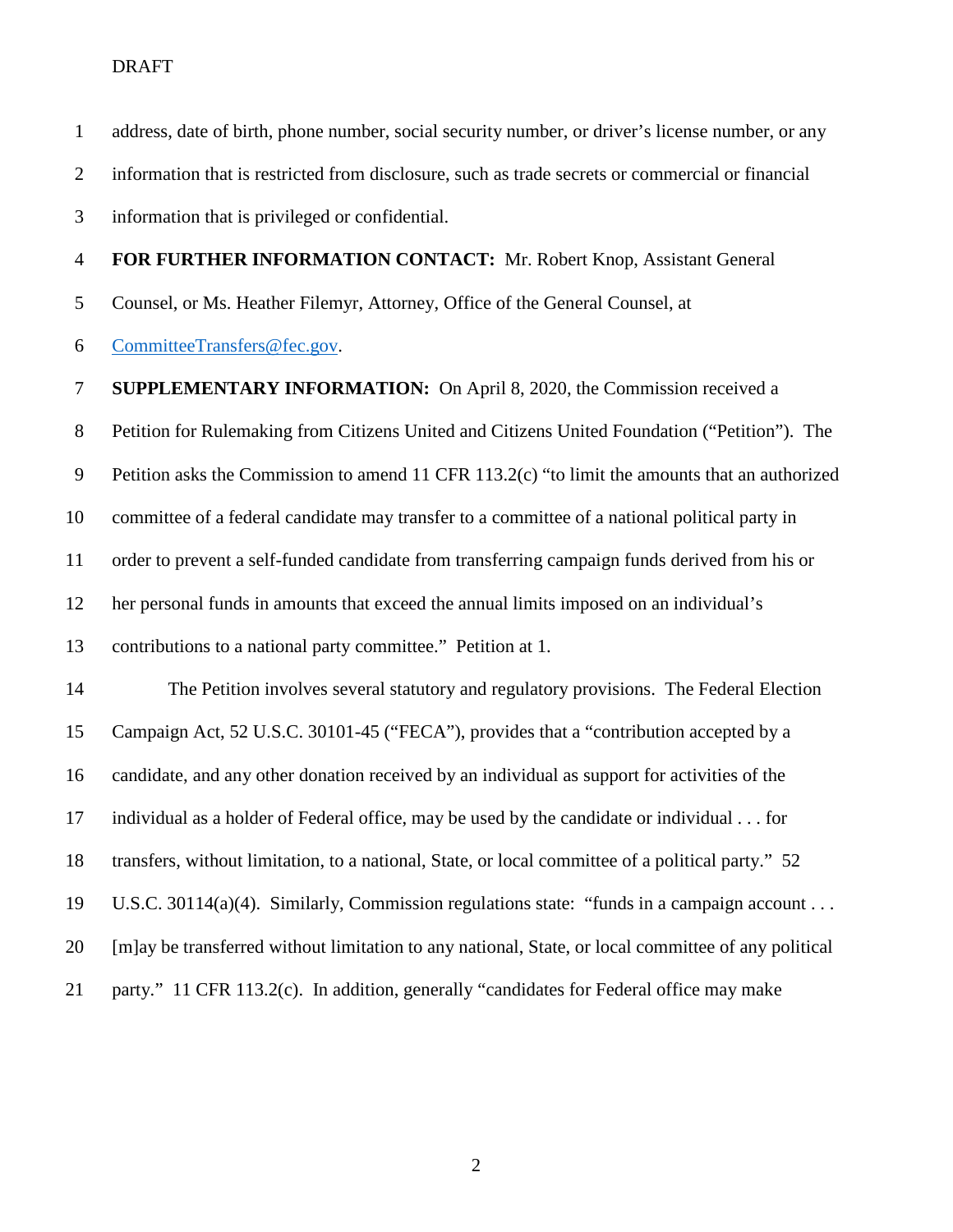DRAFT

 unlimited expenditures from personal funds" and so may contribute unlimited amounts from 2 personal funds to their authorized committees.<sup>[1](#page-4-0)</sup> 11 CFR 110.10.

 The Petition asserts that in March 2020 "a major loophole came to light" in how unlimited transfers from candidates' authorized committees to party committees interact with the allowance for candidates to contribute unlimited personal funds to their campaigns. Petition at 2. Citing a news report, the Petition states that Michael Bloomberg, recently a candidate for president, transferred 18 million dollars from his authorized committee to the Democratic National Committee ("DNC") at the conclusion of his campaign and that the transferred funds "derived from the candidate's personal funds, which are not subject to any contribution limits." *Id.* The Petition further states that the reported 18 million dollar transfer from Mr. Bloomberg's campaign account "is more than 500 times greater than the amount that he could directly contribute to the DNC." *Id.* at 3. Further, the Petition claims that under the Commission's current regulations, "[w]ealthy individuals could: declare their candidacy for any federal elected office; contribute untold millions of dollars of his or her own money to the campaign; promptly withdraw his or her candidacy after spending a token sum; and thereafter transfer the balance of the campaign's funds to the national party committee of his or her choice." *Id*. According to the Petition, "[t]his is clearly not what was intended when Congress authorized the transfer surplus campaign funds to national party committees." *Id.* To address this possibility, the Petition proposes that the Commission revise 11 CFR 113.2(c) to "limit the amount that a campaign committee can transfer to a national political party committee to the sum total of contributions

<span id="page-4-0"></span> Certain limitations apply to presidential candidates receiving funds from the Presidential Election Campaign Fund or the Presidential Primary Matching Payment Account. *See* 11 CFR 110.10.